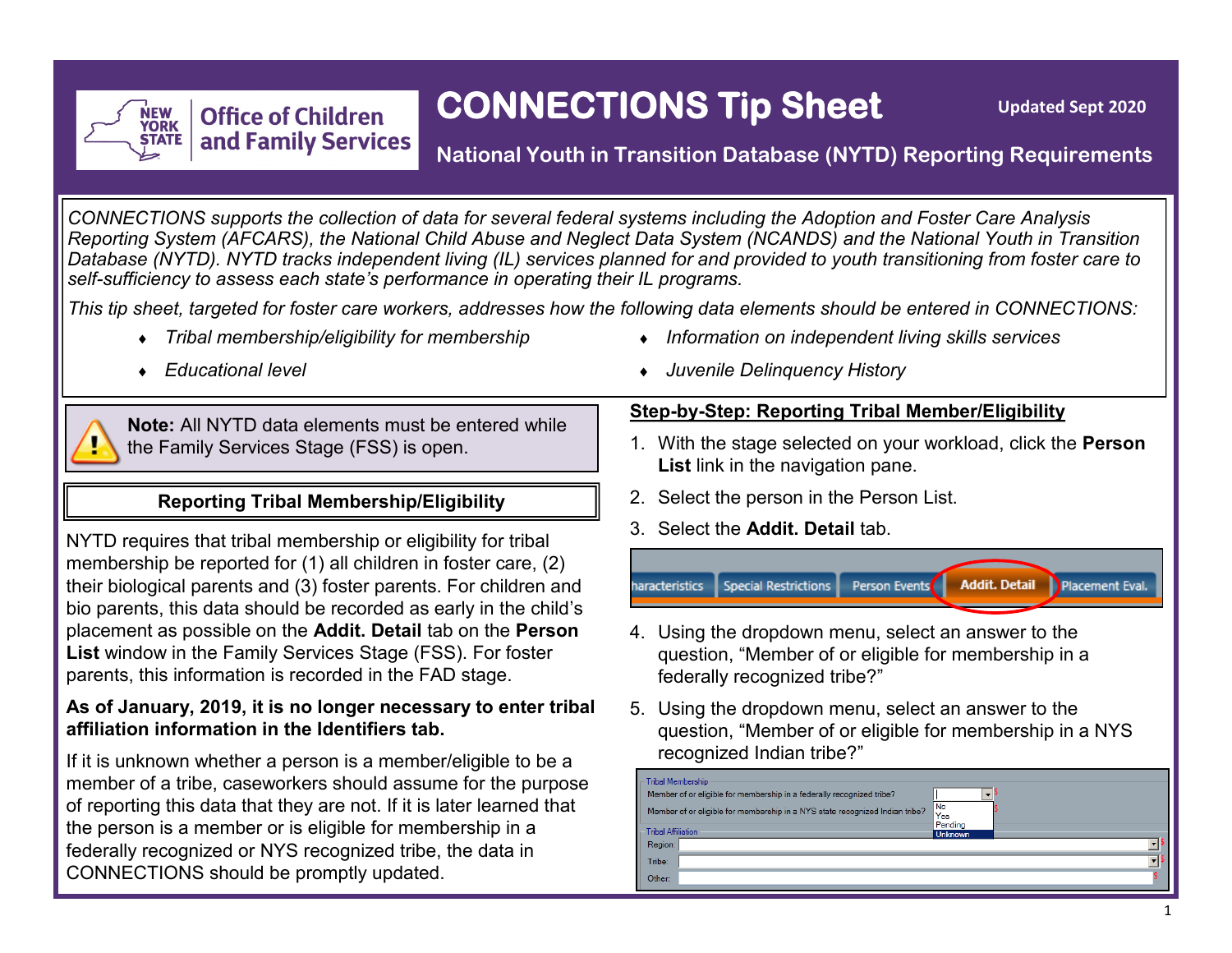6. If either is answered as "Yes", use the dropdown menu to select the **Region** and **Tribe**.

| Tribal Affiliation |                                                                                         | <b>Tribal Affiliation</b> |         |                                                                     |
|--------------------|-----------------------------------------------------------------------------------------|---------------------------|---------|---------------------------------------------------------------------|
| Region:            |                                                                                         |                           | Region: | Eastern                                                             |
| Tribe:             | Alaska<br>Declined                                                                      |                           | Tribe:  |                                                                     |
| Other:             | <b>Eastern</b><br>Eastern Oklahoma<br><b>Great Plains</b><br><b>Adoption</b><br>Midwest |                           | Other:  | Aroostook Band of Micmac Indians<br>Catawba Indian Nation           |
|                    |                                                                                         |                           |         | Cayuga Nation of New York<br>Adoption Chitimacha Tribe of Louisiana |
| Child A            | Navajo                                                                                  |                           | Child A | Coushatta Tribe of Louisiana<br>Declined                            |

7. If the specific tribe is not listed, it may be manually entered in the **Other** field.

*If the person is a member of or eligible for membership in more than one tribe, information may be entered for a second Region and Tribe in the fields to the right.* 

8. Click the **Save** or **Save & Close** button.

If additional information about tribal membership or eligibility is learned later on, the Tribal Affiliation fields may be updated and saved as needed.

## **Reporting Educational Level of a Foster Child**

OCFS policy requires education information to be reported for each child in Foster Care, up to age 21, and recommends it be recorded for children placed in the direct custody of a relative or other suitable person under Article 10 of the Family Court Act.

Education information is entered on the **Education** window in the Family Services Stage (FSS).

> *Education information should be entered by October 1st of each academic year and updated as needed.*

### **Step-by-Step: Reporting Education Information (required for all Foster Children)**

- 1. With the FSS stage selected on your workload, click the **Education** link in the navigation pane.
- 2. Select the child from the Child List grid.



- **Stage Actions** Ŷ. Display All Case History Person List **Progress Notes** FASP Sex Trafficking Screening Missing Child **Health Services** Service Plan Review Permanency Education<sup>1</sup>
- 3. Click the **New** button to add a new record.

*School information fields open below.* 

4. Complete the required fields and click the **Save** or **Save & Close** button.

Equivalency Diploma

#### **For NYTD reporting purposes:**

- You MUST choose a grade level (not "Ungraded" or "Unknown"). If the child is in an ungraded program, choose the closest grade applicable.
- If the grade chosen is "Equivalency Diploma" or "Left high school - no

|  | Grade Level |  |
|--|-------------|--|
|  |             |  |

Last Grade Completed:

diploma", the **Last Grade Completed** field will also be required.

If the grade chosen is "College part time" or "College full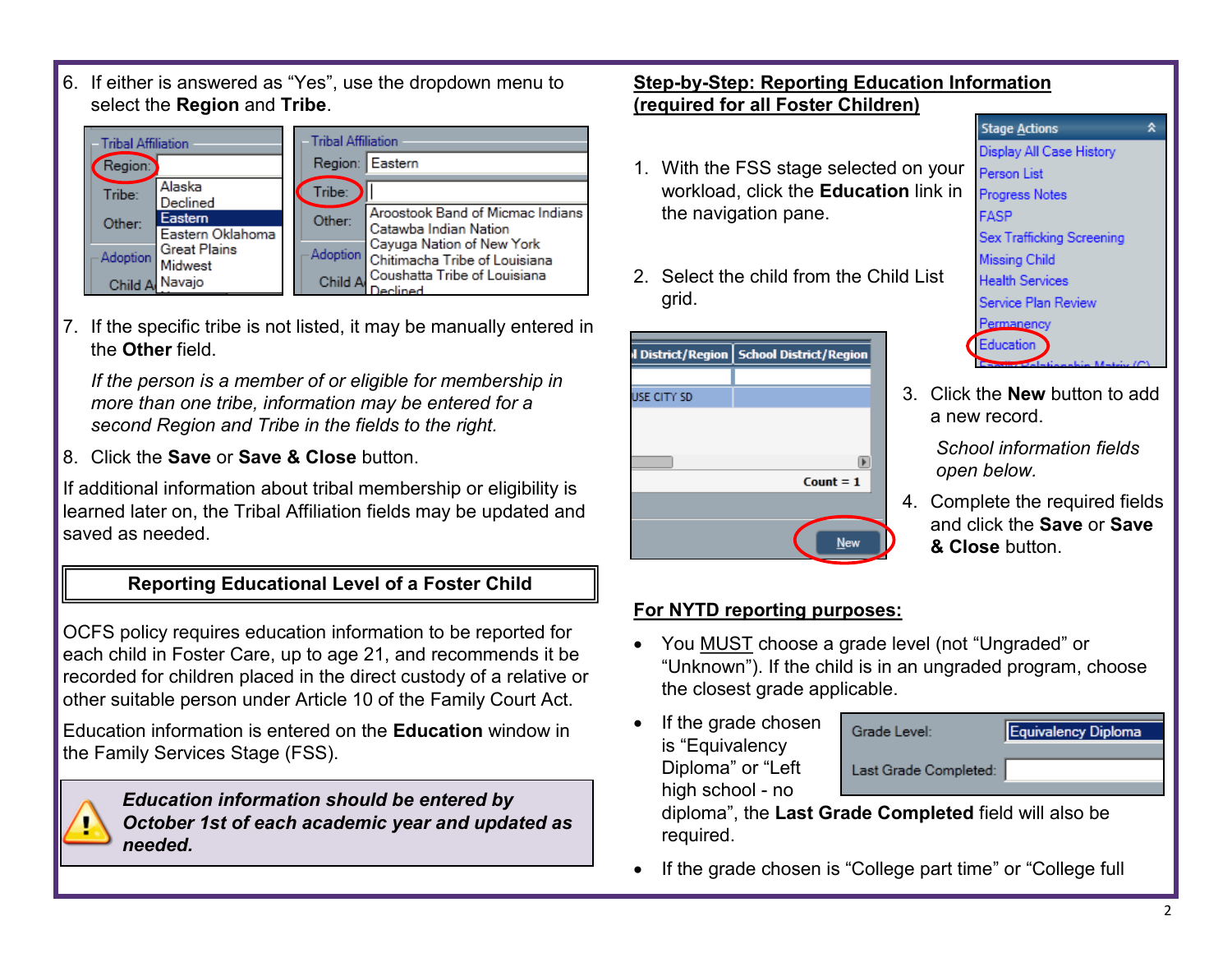

The Education window is intended to provide a historical summary for each child in care. **When a child transfers between schools within the same academic year, each school should be recorded as a separate (new) entry.**

### **Step-by-Step: Modifying Education Information**

- 1. With the FSS stage selected on your workload, click the **Education** link in the navigation pane.
- 2. Select the record you wish to modify from the History Grid.

*The school information fields display.* 

- 3. Update fields as needed.
- 4. Click the **Save** or **Save & Close** button.

**Note:** Additional information on completing the Education window can be found in the FSS Modernization Phase 2 - Education Module Quick Start Guide (June 2015), located on the Implementation page of the CONNECTIONS website at: <http://ocfs.ny.gov/connect/imp/>

## **Reporting Services Needed in a FASP or Plan Amendment**

Both NYTD and NCANDS require the collection of data on services offered, planned, provided and/or completed for youth in care. NYTD specifically tracks independent living services for youth who are between ages 14 and 21.

The following values (with the "IL" prefix) are available in the Services Needed window as part of a FASP or Plan Amendment:

- IL Independent living needs assessment
- IL Academic support
- IL Post-secondary educational support
- IL Career preparation
- IL Employment programs or vocational training
- IL Budget and financial management
- IL Housing education and home management training
- IL Health education and risk prevention
- IL Family Support/Healthy Marriage Education
- IL Mentoring
- IL Supervised independent living
- IL Room and board financial assistance
- IL Education financial assistance
- IL Other financial assistance

Caseworkers should report the offering or provision of any of the independent living services listed above that apply to a child as soon as practical - either in the next due FASP or in a Plan Amendment.

As the status of already offered services change (e.g., from Planned to Provided Direct) or as new services are offered, provided, or completed, these changes

should be reflected in subsequent FASPs or Plan Amendments.

The status, *"Provided Direct"*  means services provided directly by a district.

Services provided by an agency are *"Provided Purchased".*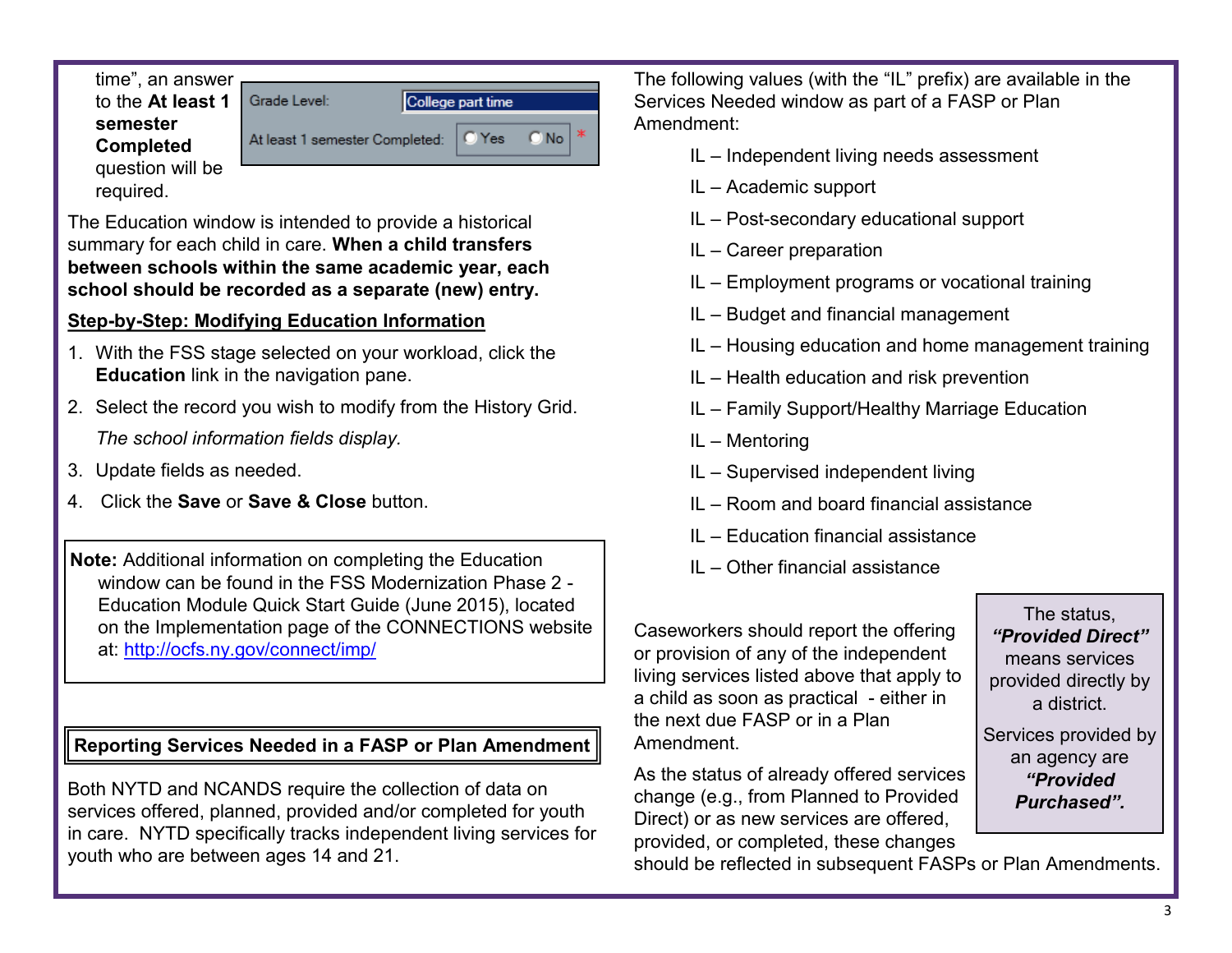#### **Step-by-Step: Reporting Independent Living Services** 1. With the FSS stage selected on your **Stage Actions** 全 workload, click the **FASP** link in the Display All Case History navigation pane. Person List Progress Notes **FASP** Sex Trafficking Screening 2. Launch the FASP or Plan Amendment, if not already launched. **Foster Care Issues** Appropriateness of Placement\* Adjustment and Functioning\* 3. On the FASP tree, select Permanency Progress/Concurrent Planning\* **Service Plan**. Life Skills Assessment\* Family/Child Visiting Plan\* Family/Child Visiting Grid Discharges Eligibility\* Service Plan\* **Options** 숏 4. On the *Service Plan* View All window, click the **Services Needed** link in the Family Involvement navigation pane. Services Needed Services Needed 5. Select the family member(s)  $\Box$ **Name** needing a particular service by п checking their checkbox(es).Collins, Kristy Collins, Kimberly ⊽ Collins, Patrick **Collins, Thomas**

6. In the Service Choice fields, select a **Service** and a **Service Status**.

| Service Choice  |                                                                           |
|-----------------|---------------------------------------------------------------------------|
| Services:       | IL - Budget and Financial Management                                      |
| Service Status: | Provided Direct                                                           |
|                 | Service Continued: Check if selected persons still in receipt of service) |
| Start Date:     |                                                                           |

7. If the service selected has a status of *Provided Direct*, or *Provided Purchased*, a **Start Date** is also required. A start date may be back-dated to reflect the actual start of the service, but cannot be entered as a future date.

**Note**: When the Service Status is changed to *Completed* or *Discontinued*, an **End Date** is required. If a Start Date has not been previously entered, that will also be required.

- 8. If a service is being continued from one FASP or Plan Amendment to the next, check the **Services Continued**  checkbox.
- 9. Click the **Add** button.

*The service is added to the Services Selected grid.*

| Services Selected |  |                         |     |                      |                         |
|-------------------|--|-------------------------|-----|----------------------|-------------------------|
| E                 |  | <b>Name</b>             | Age | <b>Tracked Child</b> | <b>Service</b>          |
| IV,               |  |                         |     |                      |                         |
|                   |  | <b>Collins, Patrick</b> | 16  |                      | IL - Academic Support   |
|                   |  | Collins, Patrick        | 16  | v                    | IL - Career Preparation |

The **Initial Date**, which cannot be changed, is the date the

service was first added in CONNECTIONS .

Subsequent modifications will be reflected in the **Date Last Modified** column.

|   | <b>Initial Date</b> | Date Last Modified |  |  |
|---|---------------------|--------------------|--|--|
|   |                     |                    |  |  |
| € | 01/24/2019          | 01/24/2019         |  |  |
|   | 01/24/2019          | 01/24/2019         |  |  |

10.Click the **Save** button.